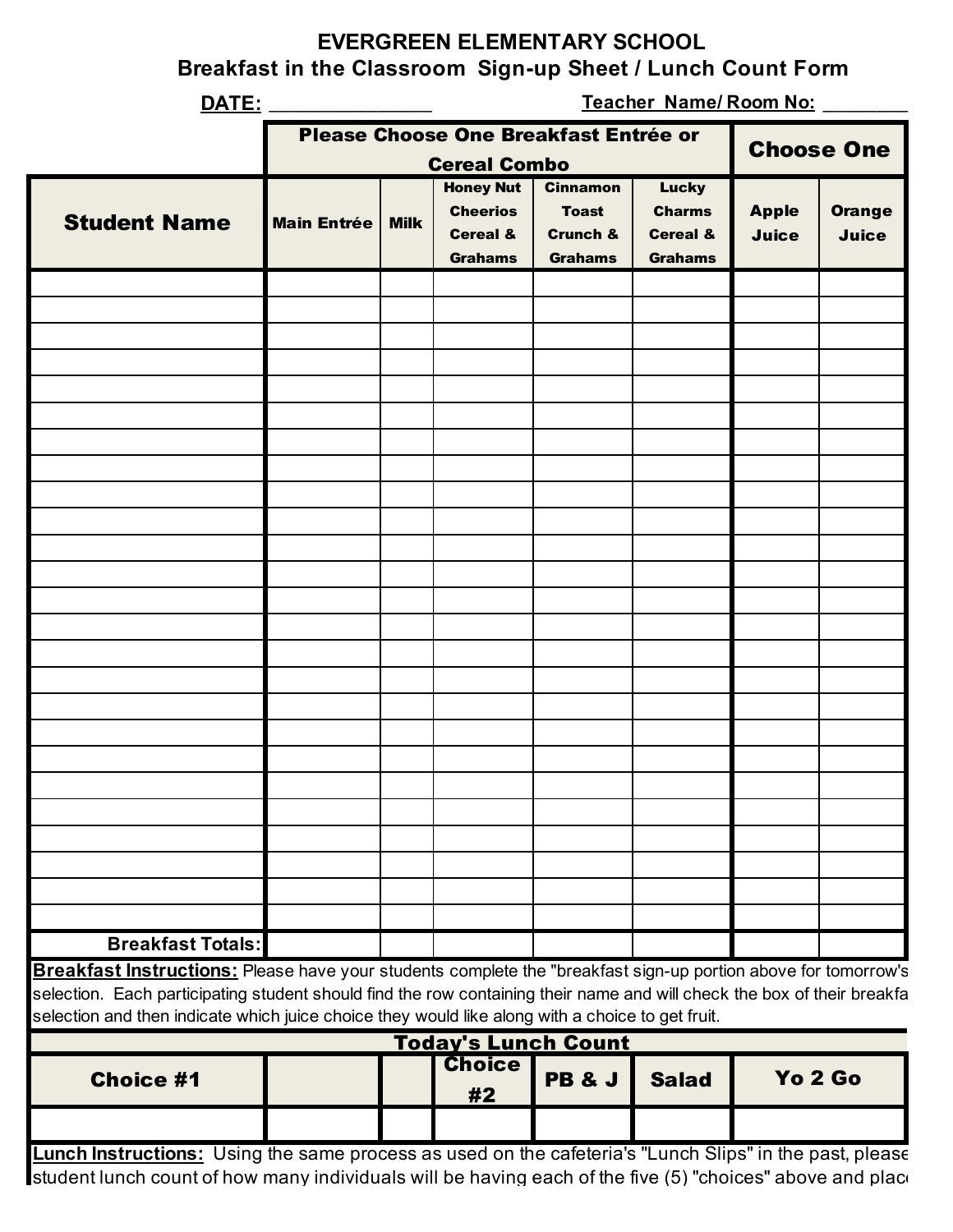Please place this completed form inside the front pocket of one of your classroom's designated p **breakfast bags along with the participating student's breakfast participation cards from the current draw breakfast and then place both bags in the hall outside your room before 9am.**

student lunch count of how many individuals will be having each of the five (5) "choices" above and place the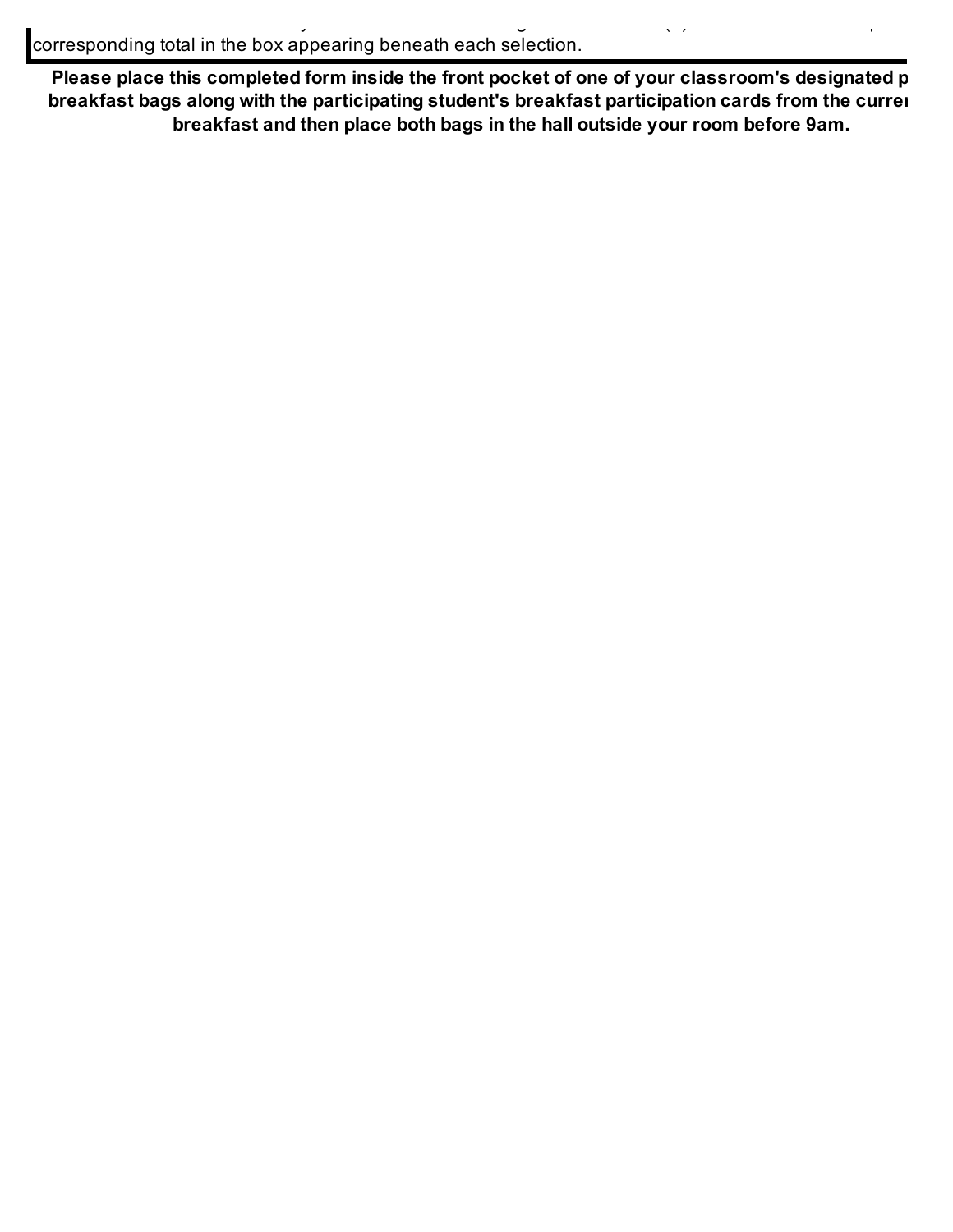

 $e$  the